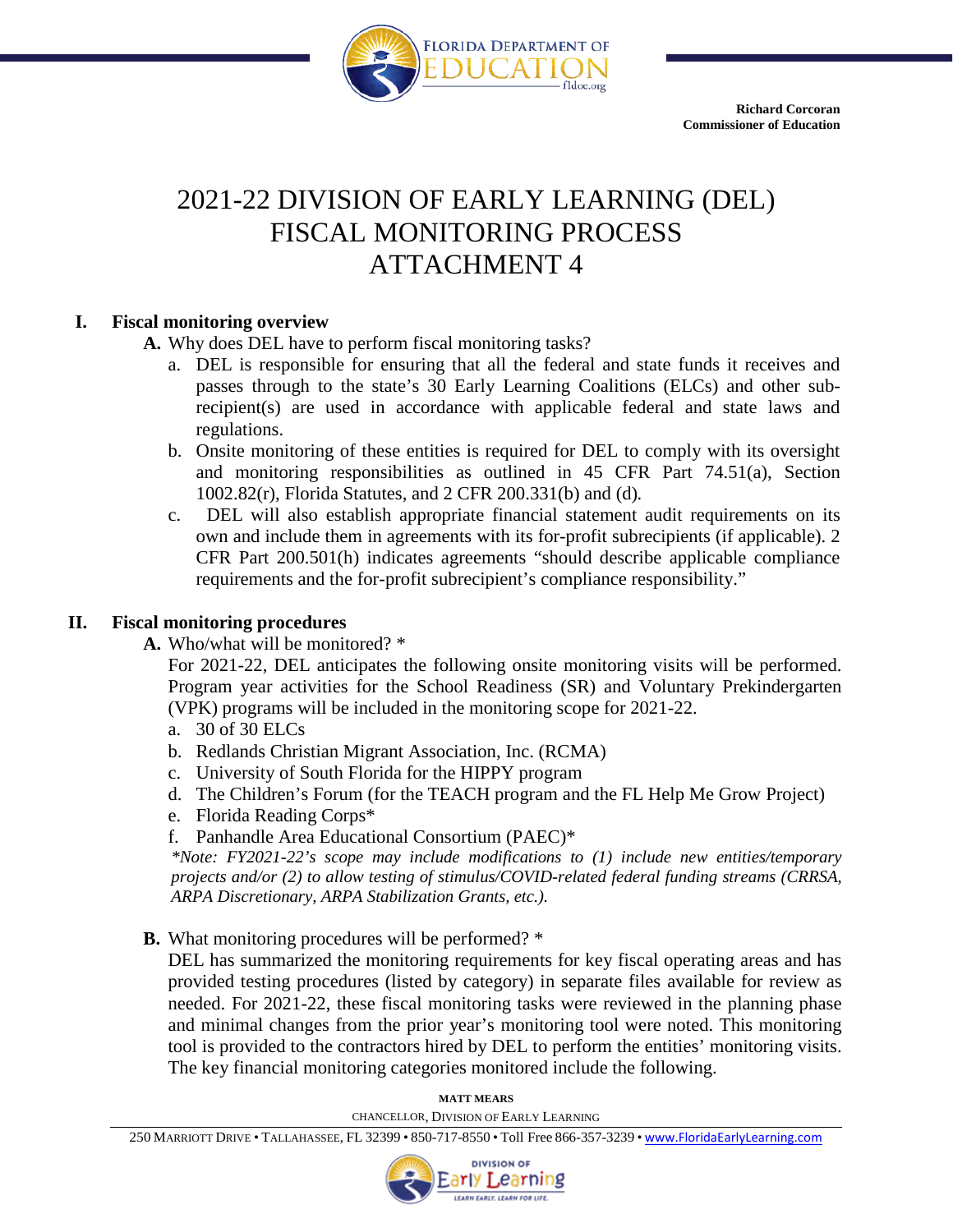- 1. Preventive / Corrective Action Plan (PCAP) Implementation
- 2. Financial Management Systems
- 3. Internal Controls Environment
- 4. Cash Management
- 5. EFS Reconciliation to Financial Records (not part of scope for 2021-22)
- 6. Prepaid Program Items (Participant Support Costs)
- 7. Cost Allocation and Disbursement Testing
- 8. Travel
- 9. Purchasing Activities
- 10. Contract Activities
- 11. Subrecipient Monitoring
- **C.** What analytics for internal controls will be performed?

Procedures to analyze subrecipient internal controls were implemented in 2008-09. A self-assessment survey form is required annually from each ELC/subrecipient. The survey inquires about controls for the following key areas of operations.

- a. Governance/Oversight/Management
- b. Revenues/Other Income Analysis
- c. Cash
- d. Prepaid Program Items (Participant Support Costs)
- e. Fixed Assets
- f. Payables and Disbursements
- g. Payroll General
- h. Grant Match
- i. Program Requirements
- j. Subrecipient Monitoring
- k. Information Technology Access Controls<sup>1</sup>
- l. Information Technology Data Backup<sup>1</sup>
- m. Information Technology Passwords<sup>1</sup>
- n. Information Technology Disaster Recovery<sup>1</sup>
- o. Information Technology Security<sup>1</sup>

<sup>1</sup>Note: For the ELCs and RCMA, these survey questions are meant to include workstations *with access to the Enhanced Fields System (EFS) data.*

- **D.** Where and when will the fiscal monitoring procedures be performed?
	- a. Onsite visits<sup>2</sup> will begin in October 2021.<sup>3</sup>
	- b. All monitoring visits will be completed on or before March 15, 2022.

*2 Note: If needed for 2021-22 (due to federal, state and/or local restrictions related to the COVID-19 public health emergency), DEL has the authority to issue supplemental written Contractor instructions to complete one or more scoped onsite monitoring tasks using equivalent remote-work/offsite processes.* 

*3 Note: DEL activated the supplemental instructions described above in Note 2. The FY2021-22 scope proposes up to 10 entities will be monitored onsite, as local public health conditions allow. If needed, these plans will be revised to allow 100% equivalent remote-work/offsite processes.* 

**E.** How will we prepare for and scope these monitoring tasks?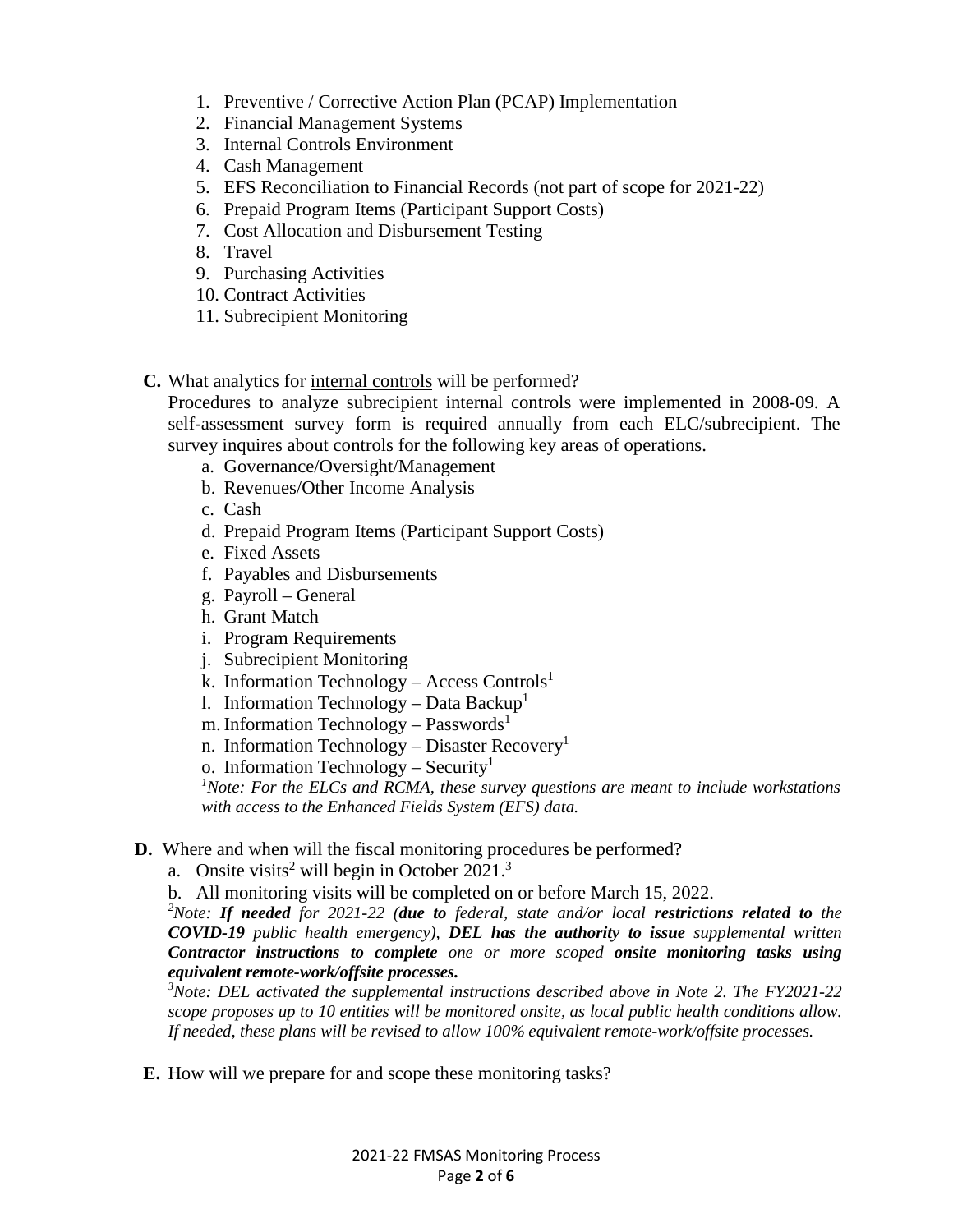- a. For 2021-22, DEL staff performed a risk assessment of each ELC and subrecipient to identify the sample sizes required for tests of detailed transactions (see "ELC Sample Sizes" files).
- b. Factors used to assign risk levels (low, medium, high), include but are not limited to: level of funding received, special projects/grants, entity operations, timeliness/accuracy of report filings, turnover in key management positions, results from all levels of prior year program testing, monitoring, audits and recent operating circumstances.
- c. Data request letters and other template files will be provided to each entity 42 calendar days (6 weeks) prior to the start date for the onsite visit.
- d. Requested data items from each entity are due 28 calendar days (4 weeks) prior to the start date for the onsite visit.
- e. A Pre-planning meeting will be held by DEL with each onsite monitoring team 2 weeks prior to the start date for the onsite visit. This is an opportunity for the contracted monitors to become familiar with the entity, its operations and current environment prior to starting the monitoring tasks. Pre-planning meetings are held in person or by telephone conference. Optional attendance by telephone for entity staff is allowed.
- f. In preparation for the pre-planning meetings, a separate pre-planning document has been prepared for FMSAS staff and the monitoring teams. This planning worksheet lists tasks that include, but may not be limited to the following.
	- i. Review prior year monitoring findings;
	- ii. Review the entity's current policies/procedures, cost allocation plan (CAP), and other fiscal operating records;
	- iii. Examine data items provided by the entity, including responses to the annual Internal Control Questionnaire (ICQ); and
	- iv. Review the entity's detailed General Ledger transactions to assist in sample selections for onsite testing.
- g. Combining the evidence from all of these testing tasks with data gathered by other DEL units allows DEL to reduce the level of disruption or administrative burden on the entities each year while still meeting DEL's oversight and monitoring duties.
- h. Selected sample items will be provided to each entity 7 calendar days (1 week) prior to the start date for the onsite visit.
- **F.** Other comments/items to consider during planning
	- a. The service delivery models for the entities vary across the state. The selected Contractor(s) must obtain a sufficient understanding of activities performed by other material service organizations (i.e., administrative entities, central agencies or fiscal agents), and DEL will rely on the professional judgment of the selected CPA firm(s) to determine the testing levels needed beyond the minimum work plan requirements identified in the 2021-22 monitoring program (see "Template" files).
	- b. The supplemental checklists and monitoring tool for 2021-22 were designed to provide a comprehensive list of monitoring tasks required for DEL subrecipients. Some tasks will be performed by the monitoring teams, while other tasks will be completed by various DEL staff. Tasks to be completed by DEL staff (and not part of the scoped services for the monitoring teams) will be clearly marked on the 2021-22 monitoring tool and checklists.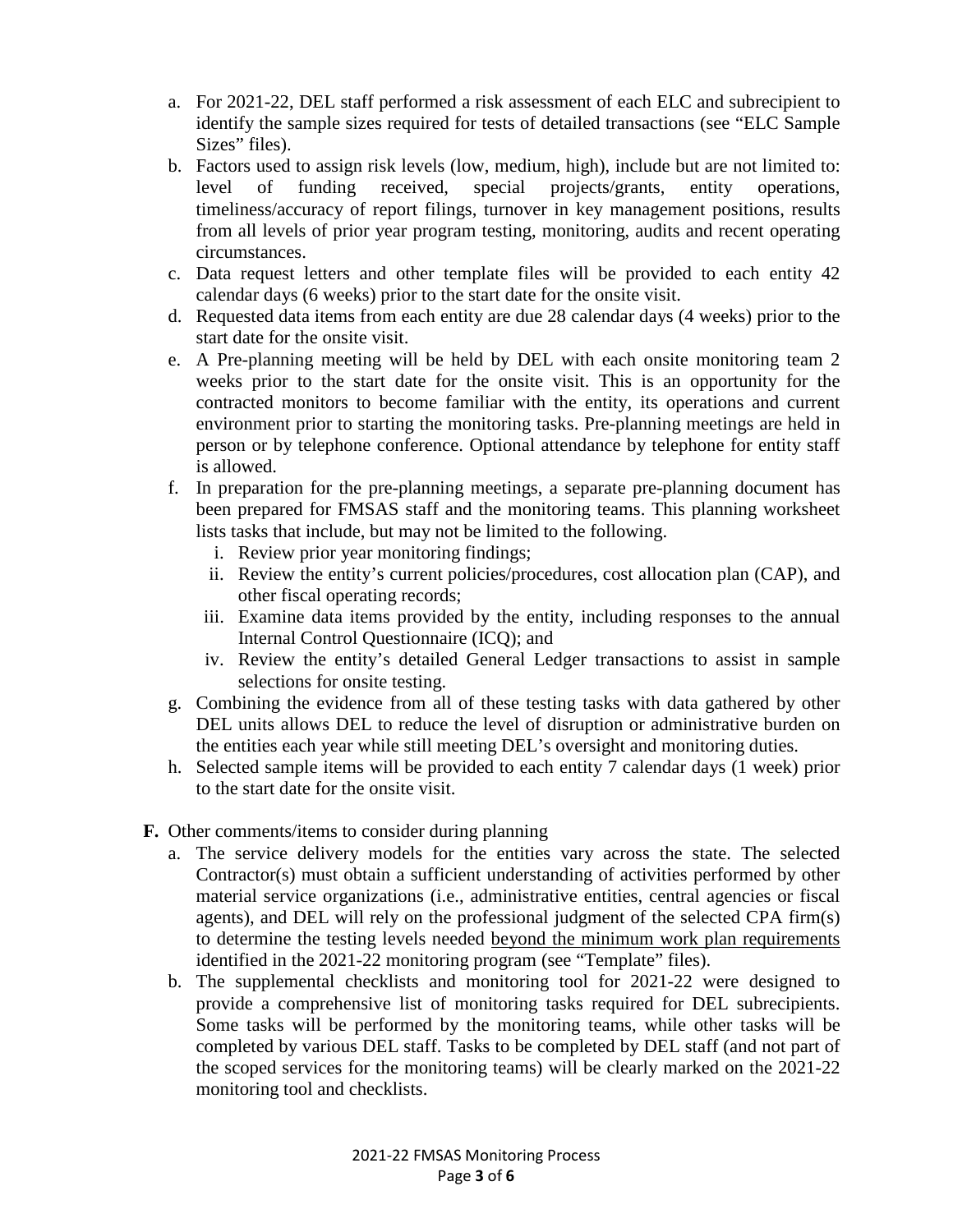- c. Prices negotiated for executed contracts for the onsite/remote fiscal monitoring services are all-inclusive and include all travel, report production and other miscellaneous expenses, as applicable, for all procedures planned for any of the ELCs and other selected DEL subrecipients.
- **G.** Onsite testing tasks<sup>2</sup>
	- a. Each monitoring visit will last from 3 to 5 calendar days, based on the scoped tasks assigned by DEL during the planning phase for each entity.
	- b. An entrance conference with the entity's management team will be conducted by the monitoring team leader on the first day of the visit.
	- c. For details on specific tasks scoped as part of monitoring testing/tasks, see DEL's 2021-22 Onsite Financial Monitoring Tool.
	- d. In addition to haphazard or random sampling of current year disbursements (general administrative costs, prepaid program items, staff salaries, fringe benefits and nonpersonnel services, travel, etc.), the monitoring tool includes other testing tasks by financial category for the monitors to perform for each entity. Other testing tasks include inspection of documents, tests of significant items, inquiries, observation and analytical procedures.
	- e. A pre-exit conference will be held by the monitoring team leader with FMSAS staff after the scoped testing tasks are completed. This conference is usually held by phone and must be performed prior to the exit conference and the close of the monitoring visit.
	- f. An exit conference with the entity's management team will be conducted by the onsite team leader on the last day of the monitoring visit. DEL staff will usually attend by phone conference; onsite attendance by DEL may occur as needed.
- **H.** Reporting on results

The reporting process includes tasks assigned to the contracted monitoring teams and FMSAS staff. For specific report disclosure requirements, please see the 2021-22 DEL report template for more details. As part of this process additional research and review/approval processes may also be performed on a case-by-case basis.

- a. The contracted monitors will prepare and release a draft report to the entity and DEL for review within 15 days after completion of the entity's exit conference.
- b. A draft report review will be completed by the entity and DEL within 14 days after receipt of the draft report. If additional research, review/approval tasks are required, adjustments to this timeline may be required.
- c. The contracted onsite monitors will prepare and release a final report to the entity and DEL within 10 days of receipt of DEL's approval of the draft report.
- d. Follow-up on any corrective action recommendations is assigned to and will be completed by FMSAS staff. Also, any required technical assistance or follow-up.

#### **III. Financial monitoring follow-up and close-out tasks**

## **A.** Close-out tasks

- a. The contracted monitors will submit the entity's testing workpapers to DEL for review within 3 days after the final report is released.
- b. DEL will perform the workpaper review process for each entity within 7 days after receipt of the workpaper files.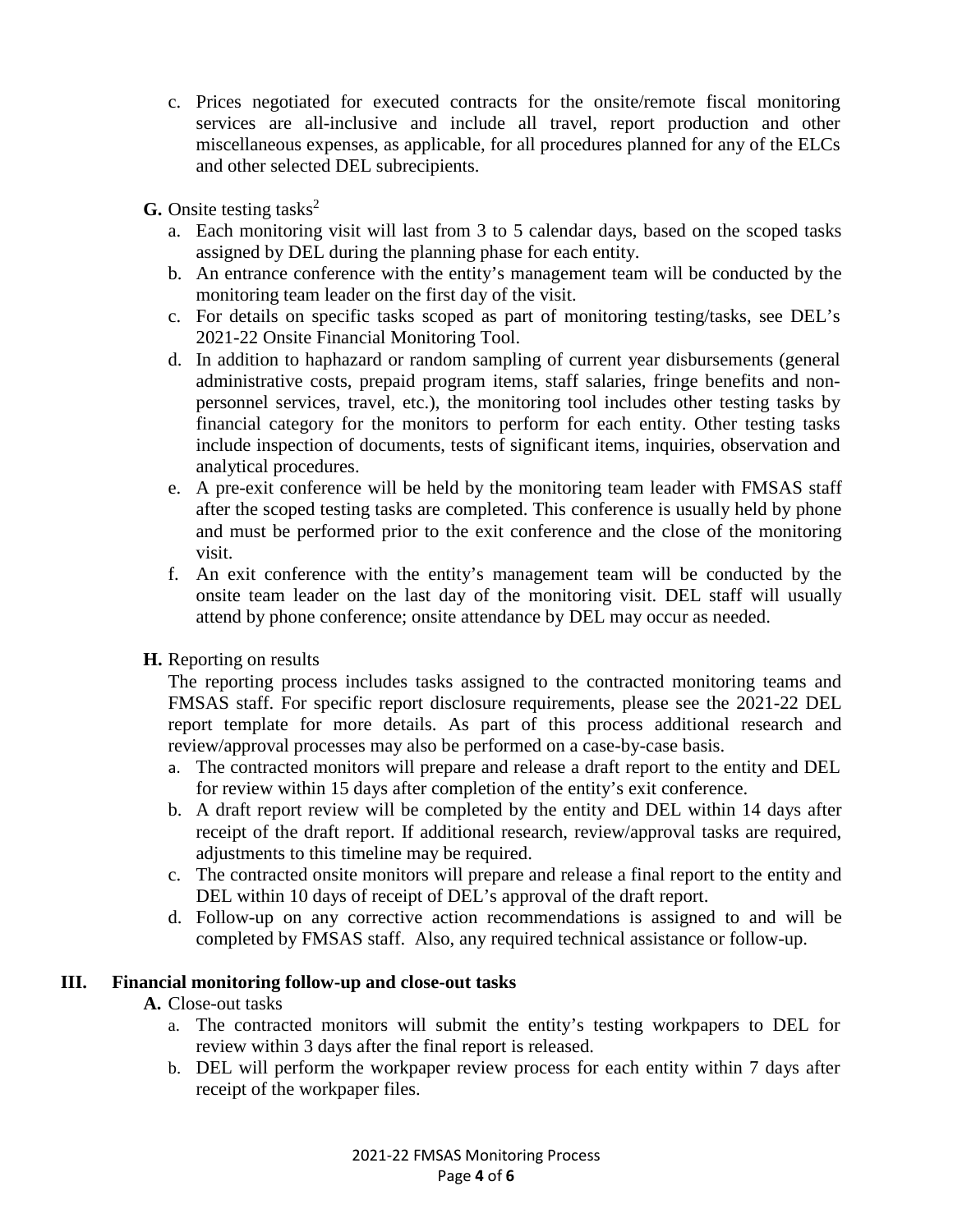- c. A final analysis of the quality of work provided by the contracted onsite monitors will be prepared for and shared with DEL's fiscal staff. If applicable, performance results will be used to begin the renewal process for contract services for the next program year.
- **B.** Preventive/Correction Action Plan (PCAP) process

If instances of noncompliance are noted by the onsite monitors, based on the scope of the monitoring tool(s) provided by DEL, report findings may be identified. The coalition must respond to all findings with a PCAP and additional documentation that will correct the findings. See PCAP instructions for more details.

- a. If a report has no findings a PCAP is not required; instead, a letter of final report approval is sent by DEL to the entity.
- b. Notice from DEL to the entity will be sent by email within 4 days after the final report is released to confirm the entity has findings and a PCAP is required.
- c. DEL staff will prepare a pre-populated PCAP template for each entity. The PCAP template will be sent by email within 3 days after the PCAP notice is transmitted.
- d. The entity will submit its PCAP within 30 calendar days after the release of the final report.
- e. DEL staff will review the PCAP responses and related support files provided to accept/approve the planned corrective actions provided. This process is completed within 30 calendar days, unless additional research tasks are required.
- f. Additional follow-up and inspection of the listed corrective actions for each entity are performed during the next onsite visit.

## **IV. Other related activities**

A. Uniform Grant Guidance changes (reductions) to financial statement audit scopes.

Based on updates to Uniform Grant Guidance for federal grant programs in recent years, some compliance areas are no longer tested by independent auditors for annual federal/state single audits. However, **compliance in these areas is still required**, so each non-federal pass-through entity (i.e., FDOE/DEL) must determine how best to address oversight/monitoring/testing for these areas of operations. *See attached excerpt from 2 CFR Part 200 Appendix XI, Compliance Supplement, CFDA #93.575/93.596 (CCDF cluster).* 

- a. Activities allowed or unallowed
- b. Allowable costs/Cost principles
- c. Cash management **#**
- d. Eligibility
- e. Equipment/Real Property management **#**
- f. Matching, level of effort, earmarking
- g. Period of performance
- h. Procurement, Suspension and Debarment **#**
- i. Program Income **#**
- j. Reporting of subawards **#**
- k. Subrecipient monitoring
- l. Special tests and provisions

**#** *Testing category no longer covered by federal/state single audit compliance requirements.*

B. Other legacy scope considerations/recommendations